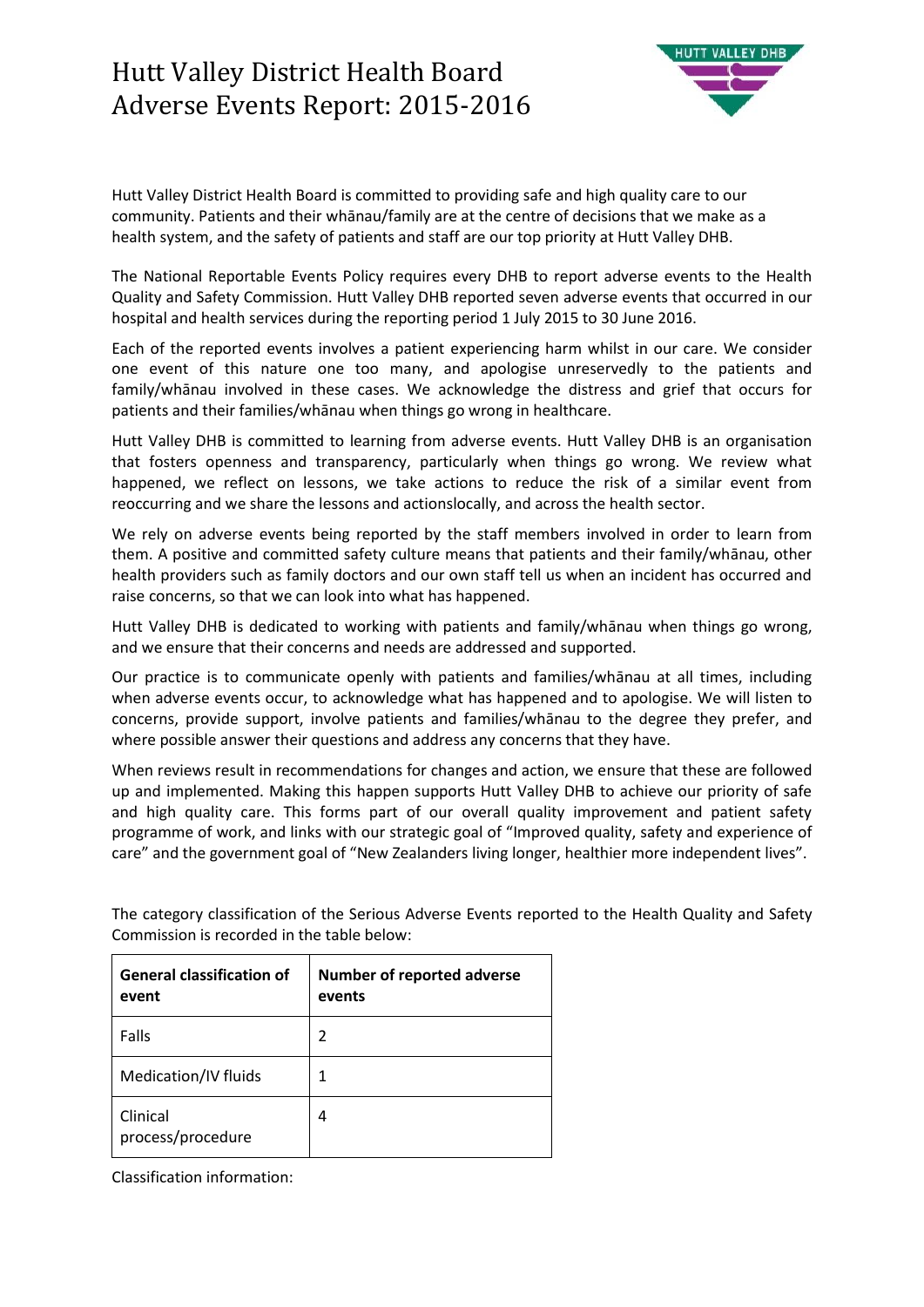**Clinical process/procedures** include events that occur in or impact on the clinical environment.

**Falls** events include falls in hospital involving a fracture or other serious harm. The reported adverse events relating to serious harm from falls has reduced at Hutt Valley DHB this year. This reduction reflects the work that Hutt Valley DHB has undertaken with our falls prevention programme.

**Medication/IV fluids** reporting includes events where an adverse outcome has occurred as a result of a medication prescribing, storage, or administration error. Hutt Valley DHB has a medication safety group focused on the safe use of medication in our hospital.

Hutt Valley DHB reiterates our apologies to the patients and their family/whānau who were affected by adverse events that occurred whilst in our care. These events have been reviewed, with input from the people involved, and system and process changes have been implemented to reduce the likelihood of a similar event from recurring.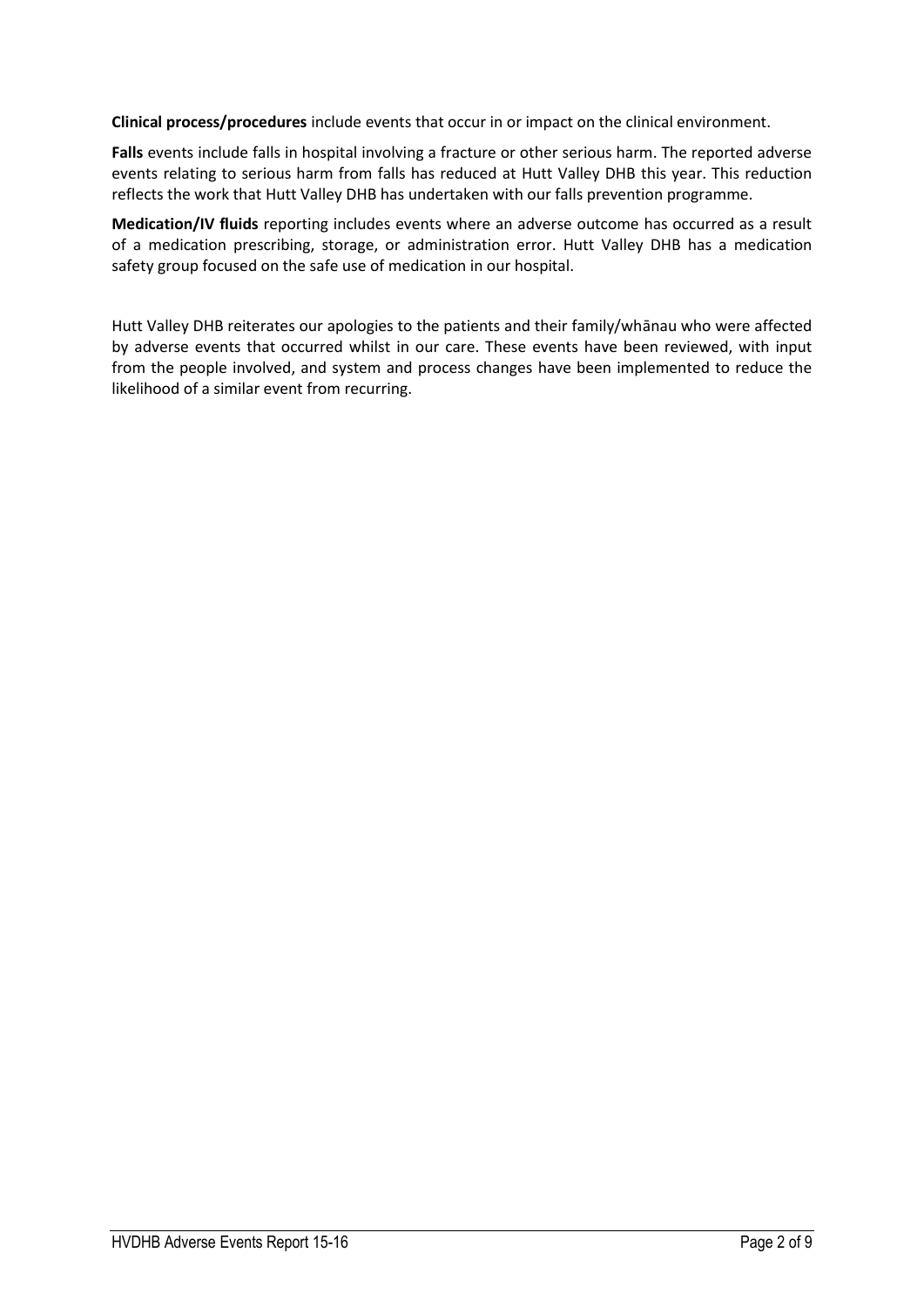

## **1. HVDHB ID: 26468**

**Event Category:** Fall **Deceased?:** N **SAC Rating: 2**

**Event Summary:** Fall resulting in fracture

### **Key findings from review:**

- The patient had a complex medical history
- The patient required supervision when mobilising, on this occasion the patient independently mobilised to bathroom
- The patient had not been provided with falls prevention education
- Hourly intentional rounding (nursing checks on patients to assess fundamental needs) did not include a check regarding call bell or bathroom requirements

### **Recommendations:**

- Staff to be reminded regarding intentional rounding
- Ensure falls risk assessment and management are documented in care plan

## **Recommendations progress: Complete**

- Intentional rounding in place and staff have been further educated about its importance
- Patient falls prevention education is in place and the "How to stay safe in hospital" video is shown to patients along with an individualised care plan
- The Falls prevention programme in place continues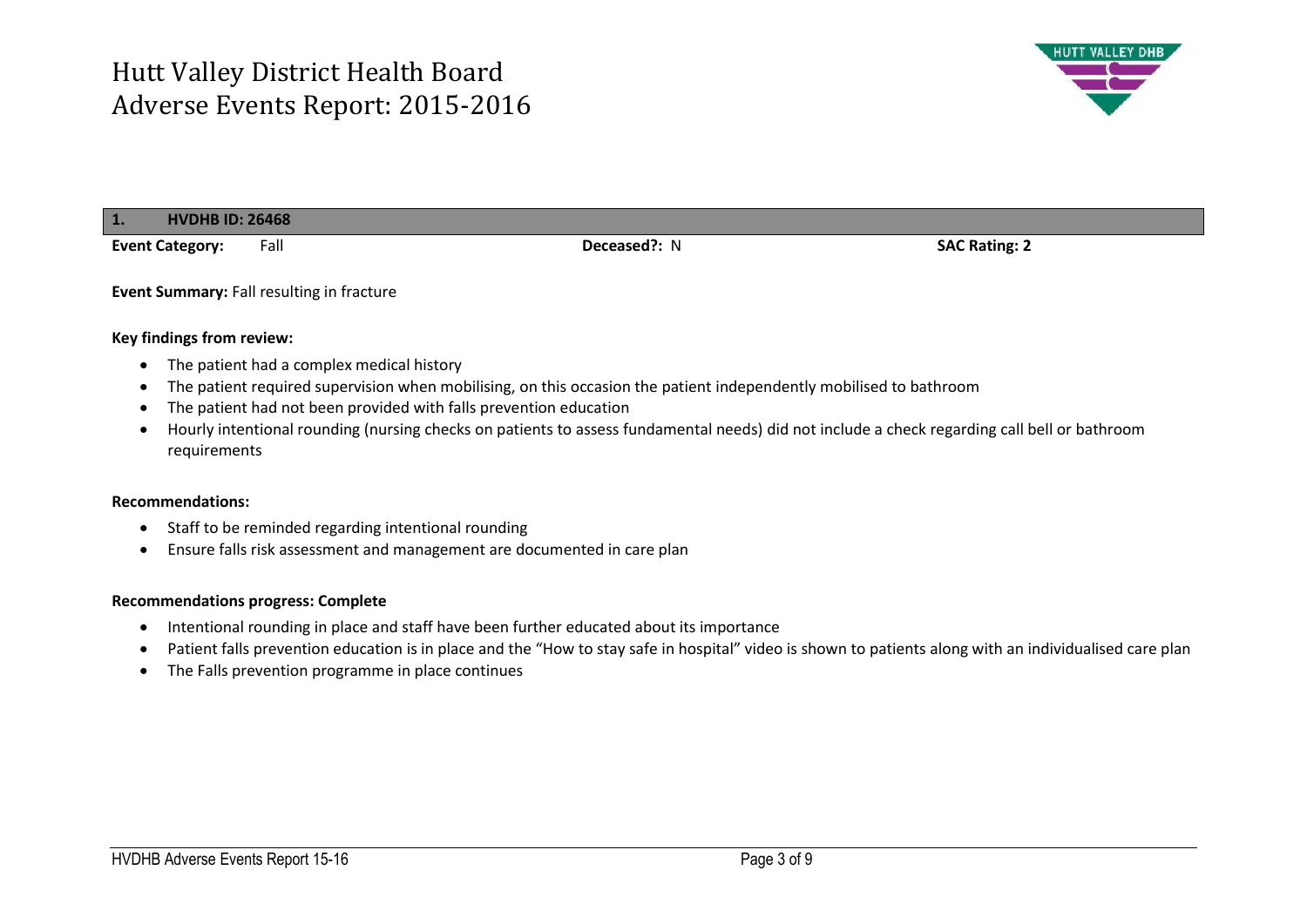

| 2.1<br><b>HVDHB ID: 27442</b>                         |              |                      |  |
|-------------------------------------------------------|--------------|----------------------|--|
| Fall<br><b>Event Category:</b>                        | Deceased?: N | <b>SAC Rating: 2</b> |  |
| Event Summary: Unwitnessed fall resulting in fracture |              |                      |  |
| <b>Key findings of review:</b>                        |              |                      |  |
| Patient independently mobilised to bathroom           |              |                      |  |

- Falls risk assessment completed on admission, not reassessed in a timely manner
- Change of medication not reconsidered in relation to possible increased falls risk

### **Recommendations:**

- High-low beds to be purchased (can be set at floor level)
- Close observation package to be developed
- Delirium and dementia assessment tool to be implemented for all at risk patients
- Regular audit of falls risk from admission to discharge

## **Recommendations progress: complete**

- High-low beds have been purchased. Beds can be hired on "as needs" basis if extra beds are required
- Close observation package rolled out throughout hospital. Includes techniques and strategies for interaction with confused and/or delirious patients
- A delirium and dementia assessment scoring tool has implemented
- The falls prevention programme in place continues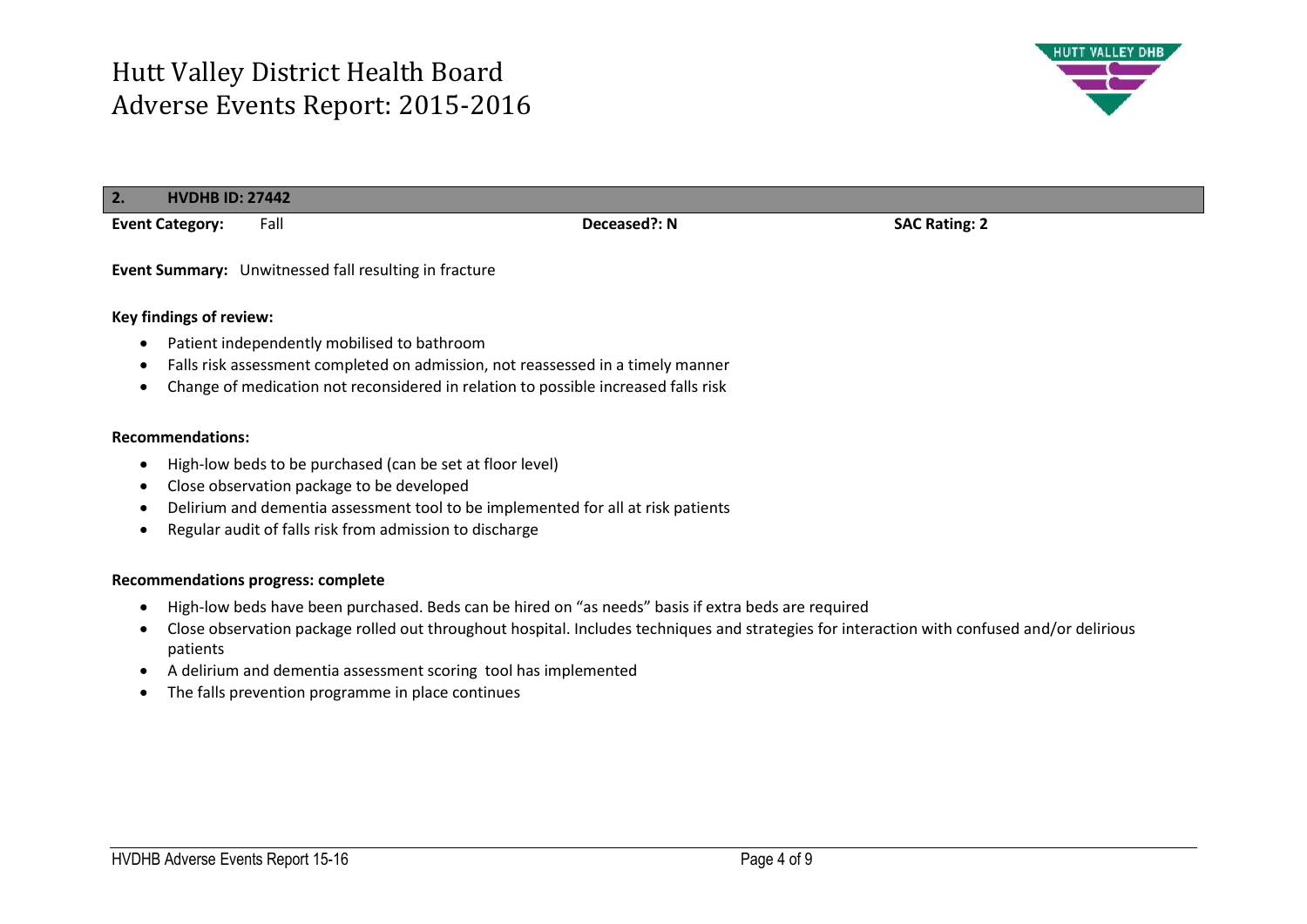

| 3. | <b>HVDHB ID: 3764</b>  |                      |              |                      |
|----|------------------------|----------------------|--------------|----------------------|
|    | <b>Event Category:</b> | Medication/IV fluids | Deceased?: N | <b>SAC Rating: 2</b> |

**Event Summary:** Incorrect dose of asthma medication (salbutamol) administered resulting in significant patient deterioration

## **Key findings of review:**

- The patient presented with a complex respiratory history
- The process around verbal instructions for giving and checking medication was not robust
- Staffing numbers (due to sickness and inability to be replaced at short notice) and skill mix was a contributing factor

### **Recommendations:**

- The contingency plan for staff shortages to be reviewed
- Reinforce the "five rights" (safety process) of medication administration with all staff
- Review process for giving medication via verbal instructions

### **Recommendations progress: complete**

- The contingency plan has been reviewed, revised and implemented for staffing shortages
- The planned organisational review of nursing staffing levels progressing
- Five rights of medication administration has been reinforced with staff
- Verbal orders given by medical staff are repeated back to prescriber to ensure clarity of the medication order given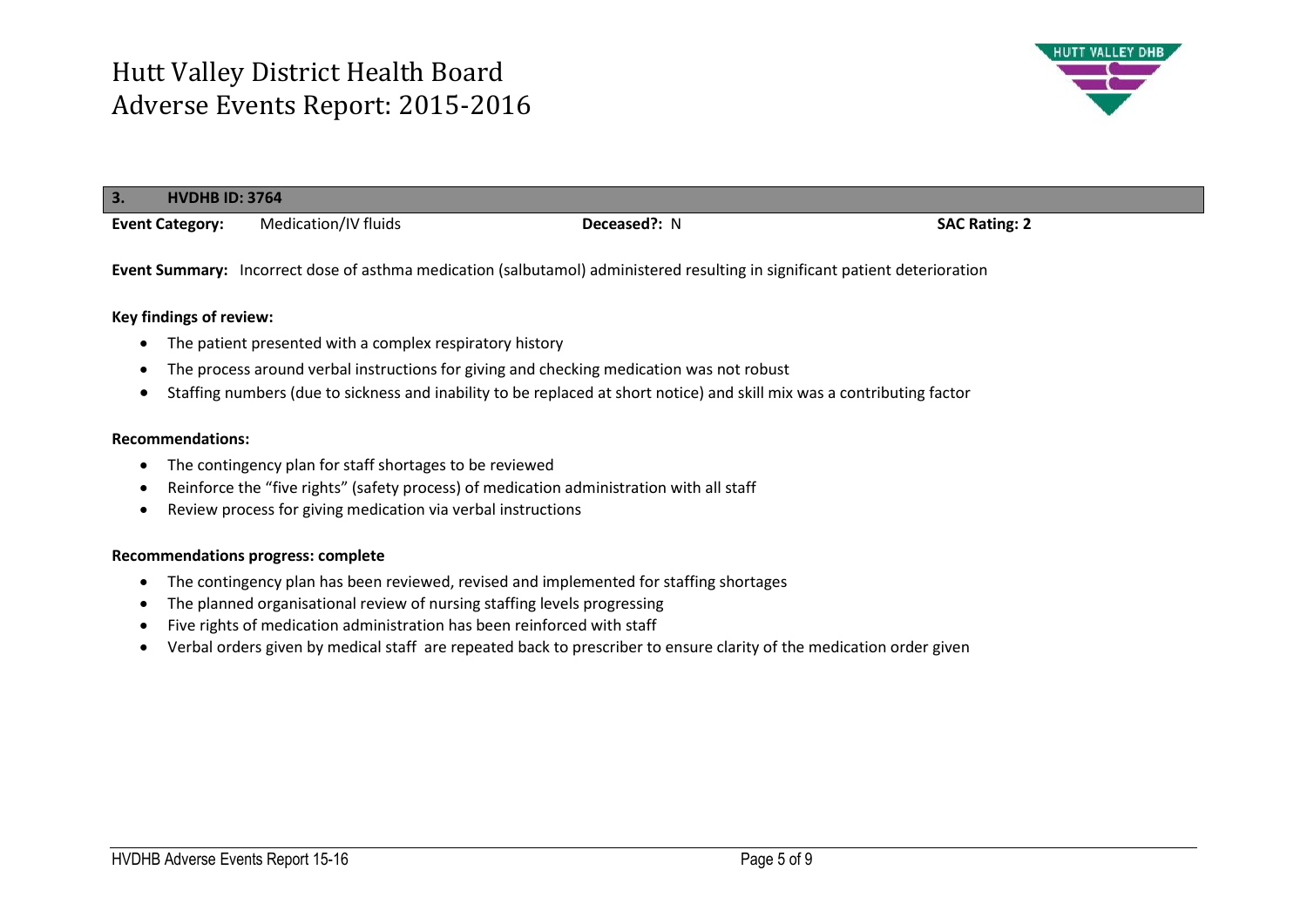

| $\overline{4}$ .<br><b>HVDHB ID: 740</b> |                            |              |                      |
|------------------------------------------|----------------------------|--------------|----------------------|
| <b>Event Category:</b>                   | Clinical Process/procedure | Deceased?: N | <b>SAC Rating: 2</b> |
| Event Summary: Wrong tooth removed       |                            |              |                      |
| Key findings from review:                |                            |              |                      |
| Incorrect tooth removed                  |                            |              |                      |

Pre procedure checklist ("time-out") not followed

# **Recommendations:**

- "Time-out" checklist to be electronically implemented on the dental record system
- Further service wide training for staff on electronic "time-out" checklist

## **Recommendations progress: complete**

- "Time out" checklist added to electronic system
- Initial staff training has occurred and is now ongoing. Regular audits are undertaken to ensure compliance with the "time-out" checklist.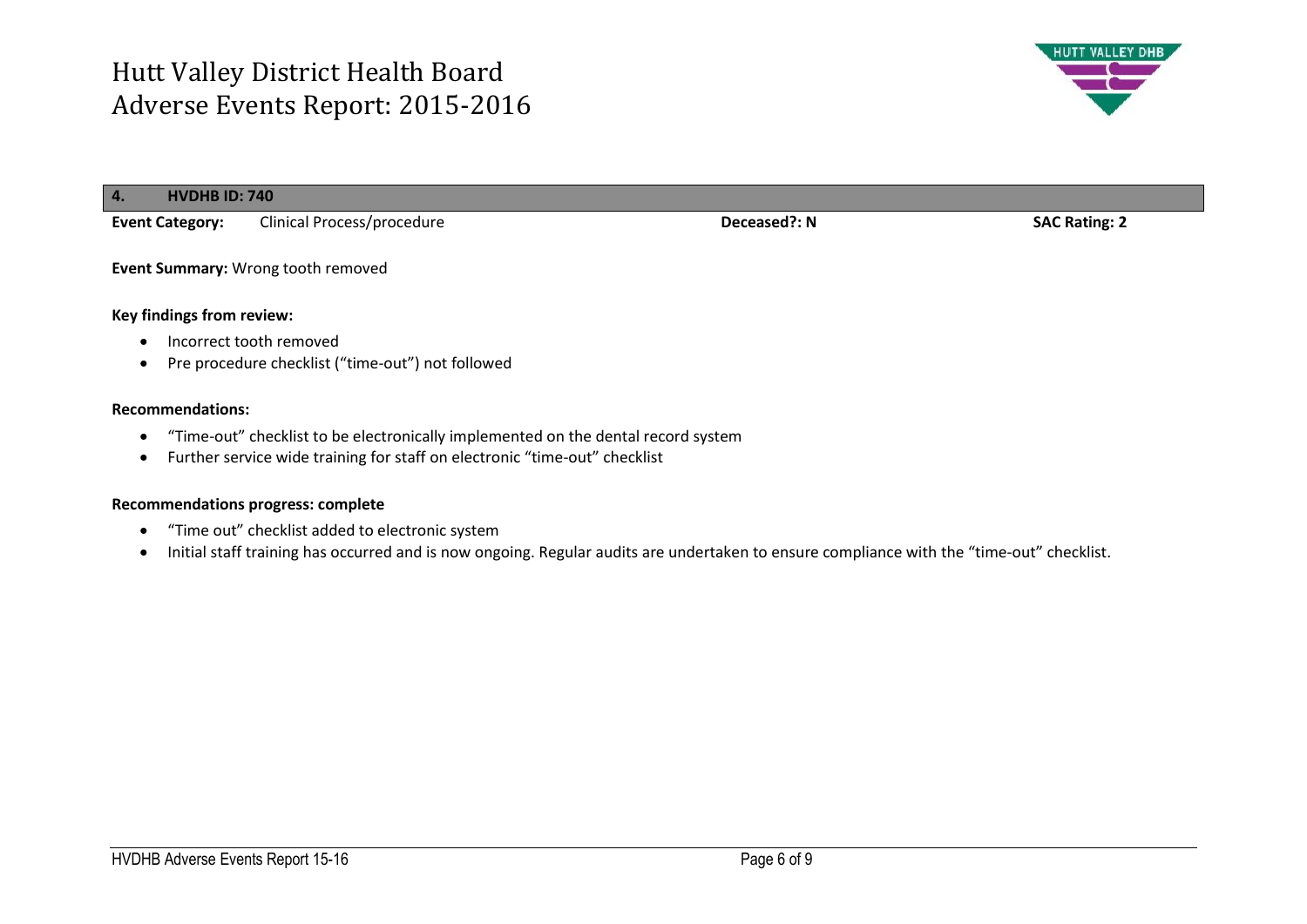

| Clinical Process/procedure | <b>SAC Rating: 2</b> |
|----------------------------|----------------------|
|                            | Deceased?: N         |

**Event Summary:** Bleed into chest, following a known complication during a procedure to drain fluid from around the heart. Procedure further complicated by false reading for blood clotting time (INR) which was higher than reported. Surgical intervention was required.

## **Key findings of review:**

- The bleed into the chest was a known complication of the procedure performed
- The procedure would have been delayed if the correct INR level had been reported
- The consequence of the complication was magnified by a longer clotting time
- An unexpected equipment error led to incorrect report of blood clotting time.
- The INR level was higher than reported, this error extremely rare.
- The error in levels was not escalated appropriately for senior clinical oversight
- The staff on duty managed the error response well and ensured that any potentially affected patients were treated appropriately

### **Recommendations:**

- None for procedure complication; this was a known complication that is prevented as much as possible
- Clinically-relevant events requiring immediate escalation to a senior level are defined
- Senior leader(s) are identified and notified to lead the response to such an event
- Services that manage clinical equipment are aware of expectation to notify a designated senior leader
- Messaging about a clinically-relevant event is communicated to appropriate senior and frontline staff in a timely manner

### **Recommendations progress:**

 An escalation and communication process has been drafted and provided to staff for consultation. Final sign-off on the collaboratively agreed process is due by end of November 2016.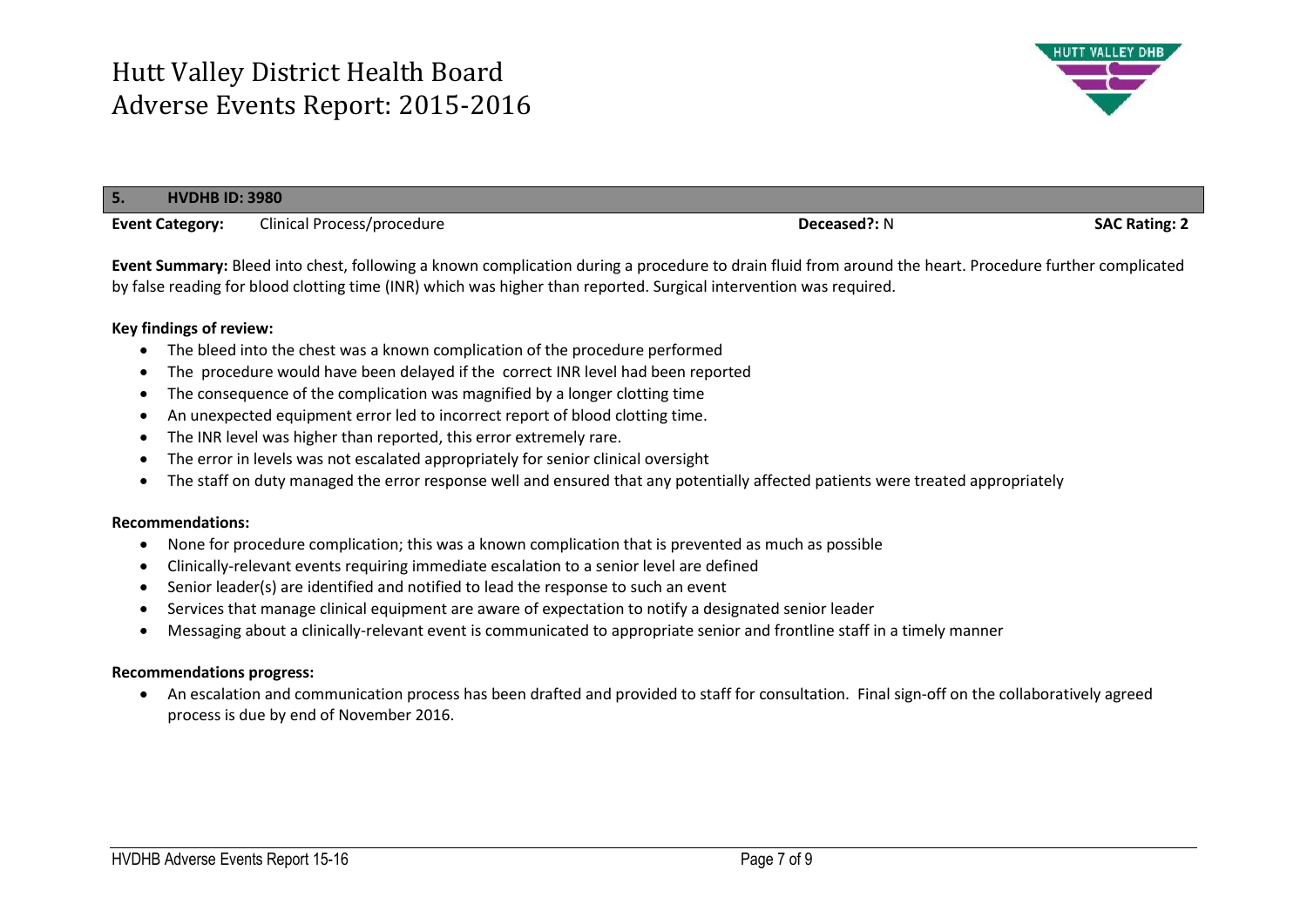

| <b>HVDHB ID: 2016-06</b><br>6. |                                          |              |                      |
|--------------------------------|------------------------------------------|--------------|----------------------|
| <b>Event Category:</b>         | Clinical process/procedure               | Deceased?: Y | <b>SAC Rating: 1</b> |
|                                | Event Summary: Intrauterine foetal death |              |                      |

## **Key findings of review:**

- The patient was a high risk patient
- There was no active consultation with anaesthetics
- The maternal and foetal heart rates were not differentiated (not recognised as different), foetal bradycardia (slow heart rate) was not picked up.
- When called, the senior doctor sent a senior registrar to review the patient, the senior doctor did not attend at that time
- The escalation plan for medical and midwifery staff in the busy acute unit was not followed

## **Recommendations & progress:**

- A discussion now occurs with the anaesthetic team regarding high risk patients following their admission
- If a senior doctor is called to review a patient, the senior doctor attends in person prior to passing on the care to another doctor
- When CTG (electronic foetal monitoring) is in progress, maternal pulse is to be monitored at the same time. The current policy for foetal monitoring has been amended to reflect this recommendation.
- All HVDHB practitioners in maternity care, are undertaking foetal monitoring education and refresher training
- An escalation plan for medical and midwifery staffing for when the maternity unit is busy and for unplanned admissions is in process, as is the strengthening of senior leadership oversight of the maternity unit